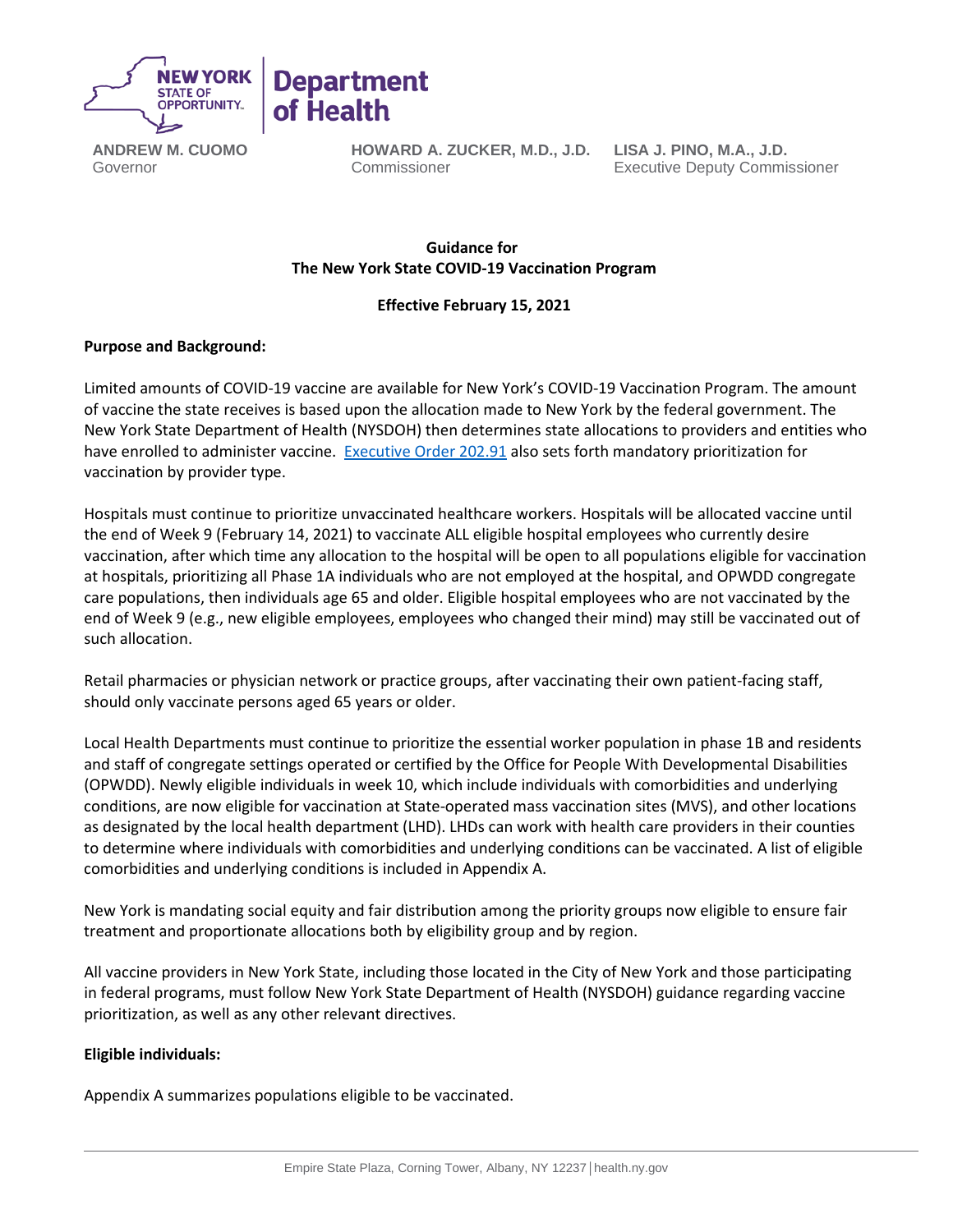### **Vaccine Provider Responsibilities:**

- COVID-19 vaccine must be given according to the prioritization plan established by the NYSDOH. The vaccine cannot be used for any other populations or groups other than those listed as eligible in NYSDOH guidance.
- All facilities, entities, and practices receiving vaccine doses have an obligation to quickly utilize all doses, per New York's "Use it or Lose it" policy and [Executive Order 202.88.](https://www.governor.ny.gov/news/no-20288-continuing-temporary-suspension-and-modification-laws-relating-disaster-emergency) If any vaccine is not administered within seven days of receipt, remaining doses may be removed, and entities may not be allocated future vaccine doses.
- Any provider or entity not on track to administer all received doses to eligible populations within the week of receipt, must notify the state no later than the fifth day after receipt, at [CovidVaccineNotUsed@health.ny.gov,](mailto:CovidVaccineNotUsed@health.ny.gov) pursuant to [Executive Order 202.88.](https://www.governor.ny.gov/news/no-20288-continuing-temporary-suspension-and-modification-laws-relating-disaster-emergency)
- Vaccine cannot be redistributed to another facility, provider, practice, or department without prior approval and consent of the NYSDOH. Facilities needing to redistribute vaccine must submit a [completed redistribution form](https://coronavirus.health.ny.gov/system/files/documents/2021/01/vaccine_redistribution_guidance.pdf) t[o COVIDVaccineRedistribution@health.ny.gov](mailto:COVIDVaccineRedistribution@health.ny.gov) and must not redistribute until NYSDOH approval.
- A provider may transport vaccine to another location for the purpose of holding a limited duration vaccination clinic without prior approval from the NYSDOH; if the provider is administering the doses and reporting doses administered against their own inventory in NYSIIS, all unused vaccine must be transported back to the original location at the conclusion of the clinic that day. The provider must retain possession and control of the vaccine for the duration of the transport and administration.
- Those who are administering the vaccine should be prioritized to receive vaccine as soon as doses are available.
- All providers must keep a daily list of "standby" eligible individuals to be notified of open appointments for vaccine administration on short notice. As soon as providers are aware that there are more doses than people to be vaccinated, "standby" eligible individuals should be called, or other steps must be taken to bring additional eligible recipients to the facility or clinic before the acceptable use period expires. Standby lists must include eligible individuals for first and second doses. (See page 3 for further guidance.)
- Providers should not prefill more syringes than they can use within one hour. Prefilled syringes must be used within 6 hours of filling. Excess prefilling can lead to waste if a clinic must end early or an excessive number of recipients fail medical screening or do not show up for their appointment. Please see [Guidance on Use of COVID-19 Vaccine Doses Remaining at End of Day or Clinic for Providers](https://coronavirus.health.ny.gov/system/files/documents/2021/01/guidance_about_to_expire_remaining_doses_of_covid_19_vaccine011321.pdf)  [Participating in the New York State COVID-19 Vaccination Program](https://coronavirus.health.ny.gov/system/files/documents/2021/01/guidance_about_to_expire_remaining_doses_of_covid_19_vaccine011321.pdf) for more information.
- All facilities or practices are required to track vaccine uptake among their staff and must furnish uptake data to the NYSDOH via HERDS survey, or as part of the NYS Vaccine Tracker.

### Each facility that receives vaccine:

- **MUST ensure that for each individual they vaccinate:**
	- o The individual displays evidence of completed NYS [COVID-19 Vaccine Form](https://forms.ny.gov/s3/vaccine) and attestation,
	- o The individual displays proof of eligibility, and
	- o The provider reports all relevant information in the NYS Vaccine Tracker and NYSIIS/CIR, as applicable.
- Will be notified about how much vaccine will be received.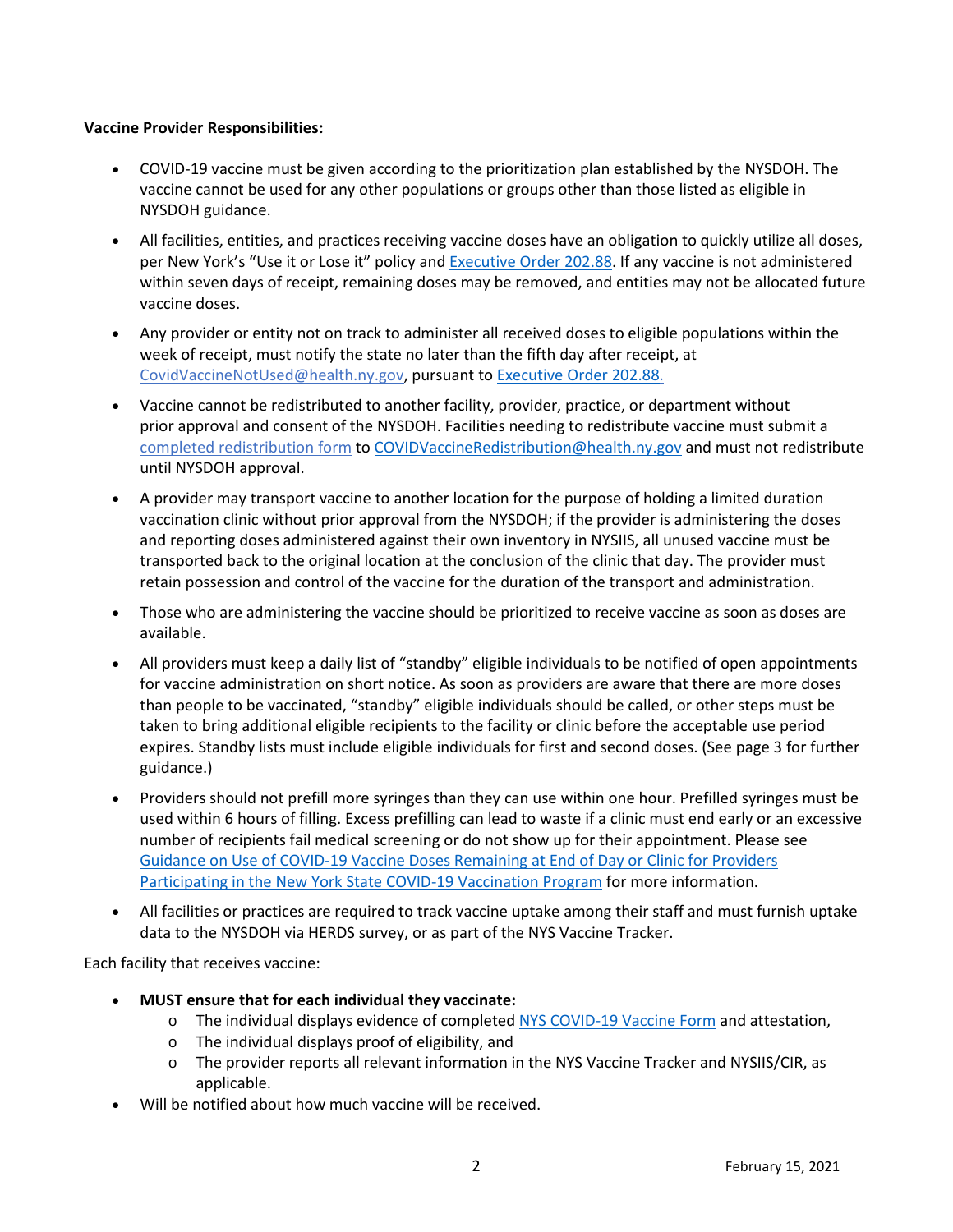- Must use all vaccine doses in the week received by rapidly deploying it to the eligible populations.
- Must prioritize which of their own staff receives vaccination first (if you are a new provider).
- Must prioritize vaccinating those who are administering the vaccine (if you are a new provider).
- May be required to schedule and accommodate other priority populations for vaccination within the facility.
- All vaccine administered must be reported, using the New York State Immunization Information System (NYSIIS) or the Citywide Immunization Registry (CIR) in New York City, within 24 hours of administration.
- Vaccine Administrators **must also report additional information on all those vaccinated on a daily basis** using th[e COVID-19 Vaccine Tracker.](https://forms.ny.gov/s3/COVID-Vaccine-Tracker)

### **Vaccinating individuals from outside your facility or practice:**

The NYSDOH will clearly communicate to all facilities or practices as to the allocation of vaccine (e.g. if a certain vaccine allocation is for the purpose of vaccinating individuals outside of the facility or practice). If you are unsure as to the intended priority population for any vaccine allocation, you should email the NYSDOH at [COVID19Vaccine@health.ny.gov.](mailto:COVID19Vaccine@health.ny.gov) All providers must ensure that all individuals they are vaccinating are eligible to receive the vaccine as required by [Executive Order 202.86](https://www.governor.ny.gov/news/no-20286-continuing-temporary-suspension-and-modification-laws-relating-disaster-emergency) and this guidance.

### **The Second COVID-19 Vaccine Dose**:

The second dose must be administered 21 days (Pfizer-BioNTech vaccine) or 28 days (Moderna vaccine) after the first dose. To facilitate this, all providers **must** schedule the second dose appointment for recipients **at the time the first dose is administered**. Those who receive the vaccine must return to the same location to receive the second dose, unless NYSDOH approves an alternative due to extenuating circumstances. Individuals must receive two doses of the same vaccine (e.g., you must receive two doses of the Pfizer-BioNTech vaccine or two doses of the Moderna vaccine). They are **not** interchangeable. Please see [Guidance for Administration of the](https://coronavirus.health.ny.gov/guidance-administration-second-dose)  [Second Dose of COVID-19 Vaccine](https://coronavirus.health.ny.gov/guidance-administration-second-dose) for additional information regarding administration of the second dose.

**Do not reserve first dose vaccine for the second dose.**A second dose allocation will be shipped to your facility in time for administration of the second dose at the required interval. **The vaccine included in the second shipment must be reserved for second doses.**Facilities will be notified of the timing and quantity of the second dose shipment so that it can be separated from first doses in your inventory.

### **Extra Doses of Pfizer-BioNTech and Moderna:**

Vials of both Pfizer-BioNTech and Moderna may contain extra doses of vaccine. Vaccine administrators may use any extra vaccine that can be easily drawn up in a syringe to meet the dose requirements. Extra vaccine fluid from more than one vial **CANNOT** be combined to produce extra doses. This is particularly important because the vaccination doesn't contain preservatives. Enter all vaccines given into NYSIIS/CIR, including any additional vaccines given, however do not modify inventory in anticipation of extra doses. For additional information please see [Pfizer-BioNTech](https://coronavirus.health.ny.gov/system/files/documents/2020/12/pfizer_vaccine_guidance_doses.pdf) guidance and [Moderna](https://coronavirus.health.ny.gov/system/files/documents/2021/01/modernaextradosepackage.pdf) guidance for extra doses.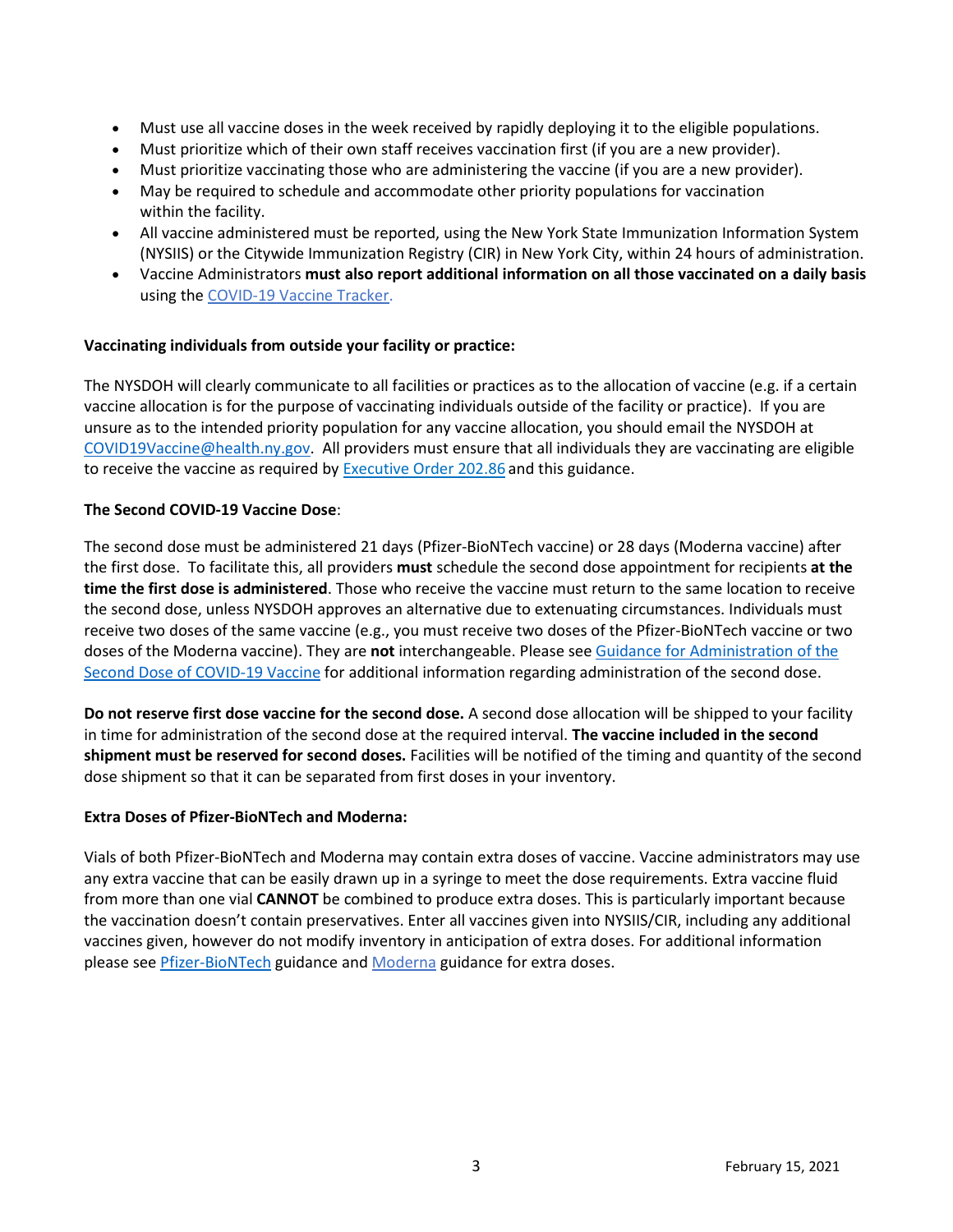## **Remaining COVID-19 Vaccine Doses:**

All vaccine providers must plan accordingly to ensure every dose of vaccine is administered. Proper planning to avoid waste includes confirming the exact number of recipients from a priority population available to be vaccinated before drawing the first dose from a new vial.

All providers must keep a daily list of "stand by" eligible individuals to be notified for vaccine administration on short notice. As soon as providers are aware that there are more doses than people to be vaccinated, "standby" eligible individuals should be called, or other steps must be taken to bring additional eligible recipients to the facility or clinic before the acceptable use period expires. However, there may be times due to inclement weather, cancellations, or extra doses in vial, that there are doses of vaccine that remain at the close of business or the end of a vaccine clinic and no one from the priority population can come in before the doses expire. ("Stand by" lists must include individuals eligible for first and second doses.)

At these times and **only** under these circumstances, providers are authorized by the NYSDOH to administer vaccine first to other eligible individuals, and if no eligible individuals are able to be vaccinated, vaccinate any consenting adult. Providers must report any vaccine administered pursuant to this authority to NYS DOH. As an example, commercial pharmacists in this situation who had already vaccinated eligible populations, everyone public facing in the pharmacy department and the "stand by" list they can then move on to vaccinate any other eligible individual, rather than letting doses expire. This exception is **ONLY** for the purpose of ensuring vaccine is not wasted and must be reported to NYSDOH.

As the NYS COVID-19 Vaccination Program opens to more populations, the need for this exception should greatly diminish. If this exception is utilized, providers must:

- Require anyone receiving the COVID-19 vaccine to complete the [New York State COVID-19 Vaccine Form](https://forms.ny.gov/s3/vaccine) pursuant t[o Executive Order 202.86,](https://www.governor.ny.gov/news/no-20286-continuing-temporary-suspension-and-modification-laws-relating-disaster-emergency) as extended.
- Record any vaccine dose administered in NYSIIS/CIR within 24 hours of administration.
- Maintain a separate tracking sheet so that the amount of vaccine used for different groups is clearly documented, as well as to whom it was administered.
- Schedule a second dose at the time of administration.

Under all circumstances, providers must contact the local Department of Health to determine if any eligible individuals can be contacted to receive the vaccine before discarding any vaccine.

### **Mandatory Vaccine Form:**

All individuals receiving the COVID-19 vaccine **must** complete the [New York State COVID-19 Vaccine Form](https://forms.ny.gov/s3/vaccine) for the first dose, and attest that they are eligible to be vaccinated. Pursuant t[o Executive Order 202.86,](https://www.governor.ny.gov/news/no-20286-continuing-temporary-suspension-and-modification-laws-relating-disaster-emergency) as extended, practices, providers, and entities must confirm adherence to this requirement at the time of vaccine administration.

### **Proof of Occupation or Eligibility**:

Individuals being vaccinated **must** provide proof of eligibility.

If an individual is eligible due to their work or employment status, they must prove they work or are employed **in** the State of New York, regardless of where they reside. Additionally, if an individual resides in New York but is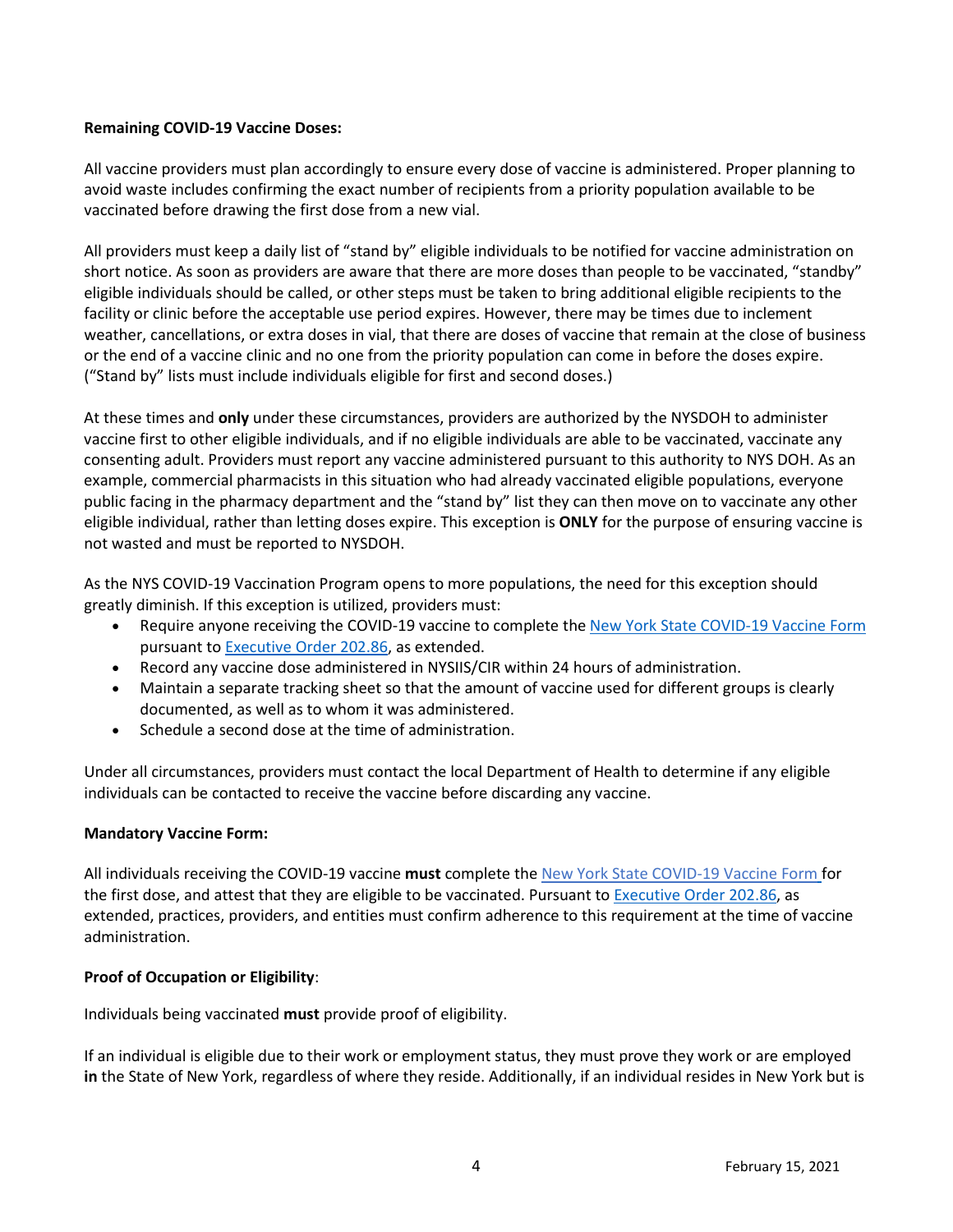employed or works in another state, such individual must show proof of residence in New York and proof of work or employment, regardless of where such work or employment occurs.

Proof of work or employment may include:

- an employee ID card or badge,
- a letter from an employer or affiliated organization,
- a pay stub, depending on the specific priority status, or
- display proof of work via an application (e.g., Uber, Lyft, DoorDash, etc.).

If an individual is eligible due to their age, they must produce proof of age and proof of residence in New York. To prove New York residence, an individual must show:

- One of the following: State or government-issued ID; consulate ID (if New York address is displayed); Statement from landlord; Current rent receipt or lease; Mortgage records; or
- Two of the following: Statement from another person; Current mail; School records.
- For age, such proof may include:
	- Driver's license or non-driver ID;
	- Birth certificate issued by a state or local government;
	- Consulate ID;
	- Current U.S passport or valid foreign passport;
	- Permanent resident card;
	- Certificate of Naturalization or Citizenship;
	- Life insurance policy with birthdate; or
	- Marriage certificate with birthdate.

Alternatively, employers or organizations can provide a list of staff who meet the eligibility criteria for vaccination. Do not vaccinate any person who does not have proof of their occupation, age, or priority status, as applicable, as well as proof of residence or employment[. Executive Order 202.86](https://www.governor.ny.gov/news/no-20286-continuing-temporary-suspension-and-modification-laws-relating-disaster-emergency) imposes monetary penalties for any provider vaccinating an individual who has not certified eligibility or for whom the provider otherwise has knowledge the individual is not a member of a priority group.

Individuals with certain comorbidities or underlying conditions are eligible beginning on February 15, 2021.

At state-operated mass vaccination sites, any of the following proof is acceptable to prove eligibility:

- Doctor's Letter, or
- Medical Information Evidencing Comorbidity, or
- Signed Certification.

Local health departments are authorized to determine what forms, or combination thereof, of the proof options listed above, are required in their jurisdiction. Providers must be aware of the LHD policy for proof of comorbidity and must require individuals being vaccinated to show proof consistent with such policy.

The Department of Health will audit local compliance with the above to ensure ALL providers are complying with the proof requirements in the jurisdiction.

The mandatory [New York State COVID-19 Vaccine Form](https://forms.ny.gov/s3/vaccine) includes a self-attestation regarding eligibility for vaccination and New York residence or employment in New York, which must be completed prior to vaccination.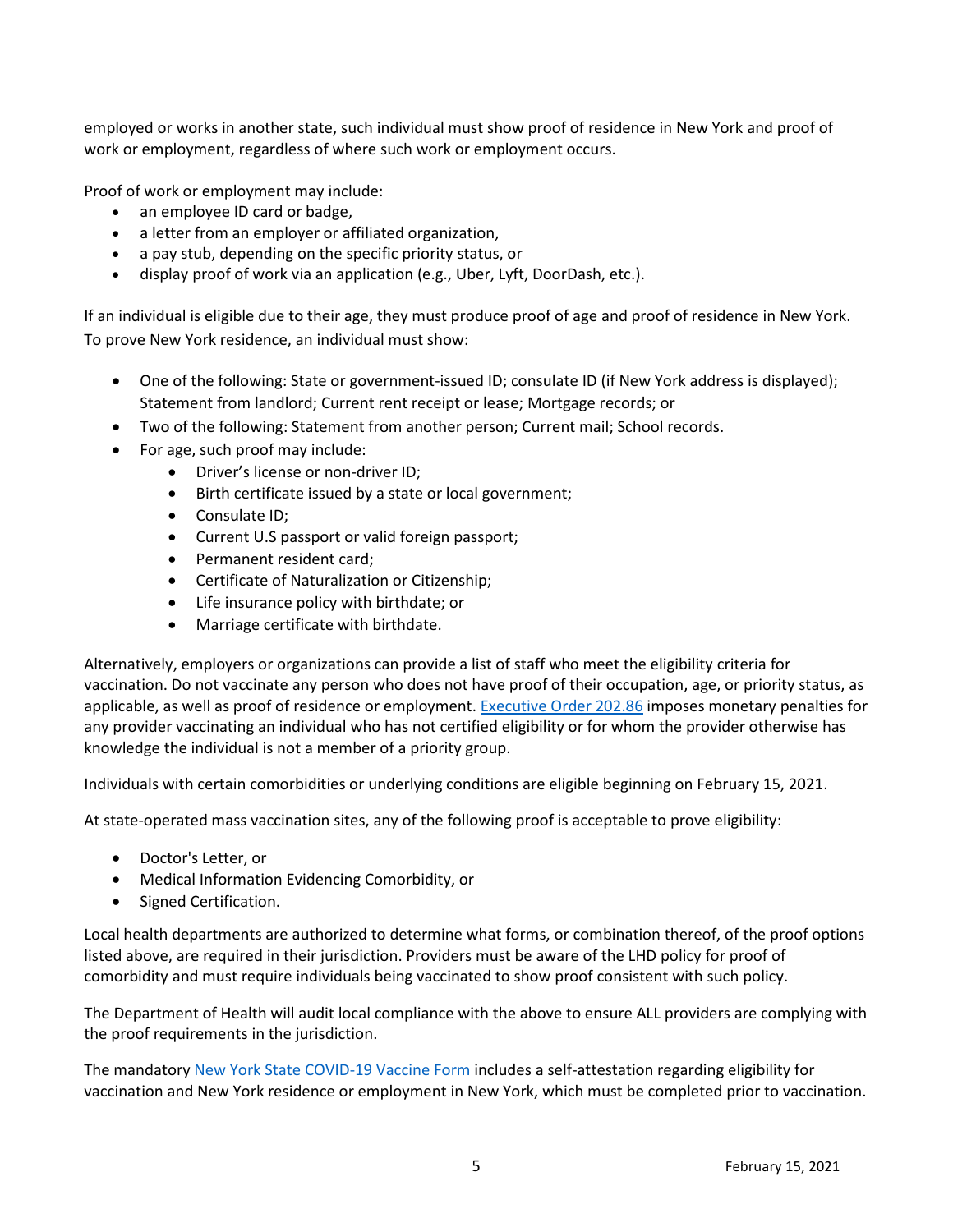### **Vaccine Safety**:

Post-vaccination monitoring is an essential part of the COVID-19 vaccination program. The Centers for Disease Control and Prevention (CDC) is promoting and encouraging all those being vaccinated to participate in V-Safe, a smart-phone based application that will allow those vaccinated to enter their symptoms in the days after vaccination using text messaging. V-Safe also provides reminders for the second dose and telephone follow up for anyone who reports medically significant adverse events. V-Safe materials can be found at [http://www.cdc.gov/vsafe,](http://www.cdc.gov/vsafe) including a V-Safe information sheet. Please print out the information sheet and hand to each person vaccinated. You must report any adverse events that occur after vaccination to the Vaccine Adverse Events Reporting System (VAERS) a[t info@VAERS.org](mailto:info@VAERS.org) or by calling 1-800-822-7967.

### **Equity**:

All workers who meet the eligibility criteria must be included, regardless of job title, location, or other status. For example, in a hospital, frontline workers include doctors, registered nurses, licensed practical nurses, certified nursing assistants, personal care assistants, environmental workers, ward clerks, dietary workers, and others who work on the same floor, ward, clinic or office and who have direct contact with COVID-19 patients must all be eligible for vaccination at the same time.

Effort must be made to do outreach to persons 65 years of age and older in all communities and settings. Persons in areas that have a high social vulnerability index are particularly vulnerable to COVID-19 and should be notified about how they can receive vaccine.

### **Communicating the Plan:**

Please be sure to clearly communicate prioritization to all staff.  

This guidance is in effect from the date of issuance until it is updated, or additional guidance is issued by NYSDOH. For questions, please contact the New York State Department of Health, Bureau of Immunization at [COVID19vaccine@health.ny.gov.](mailto:COVID19vaccine@health.ny.gov)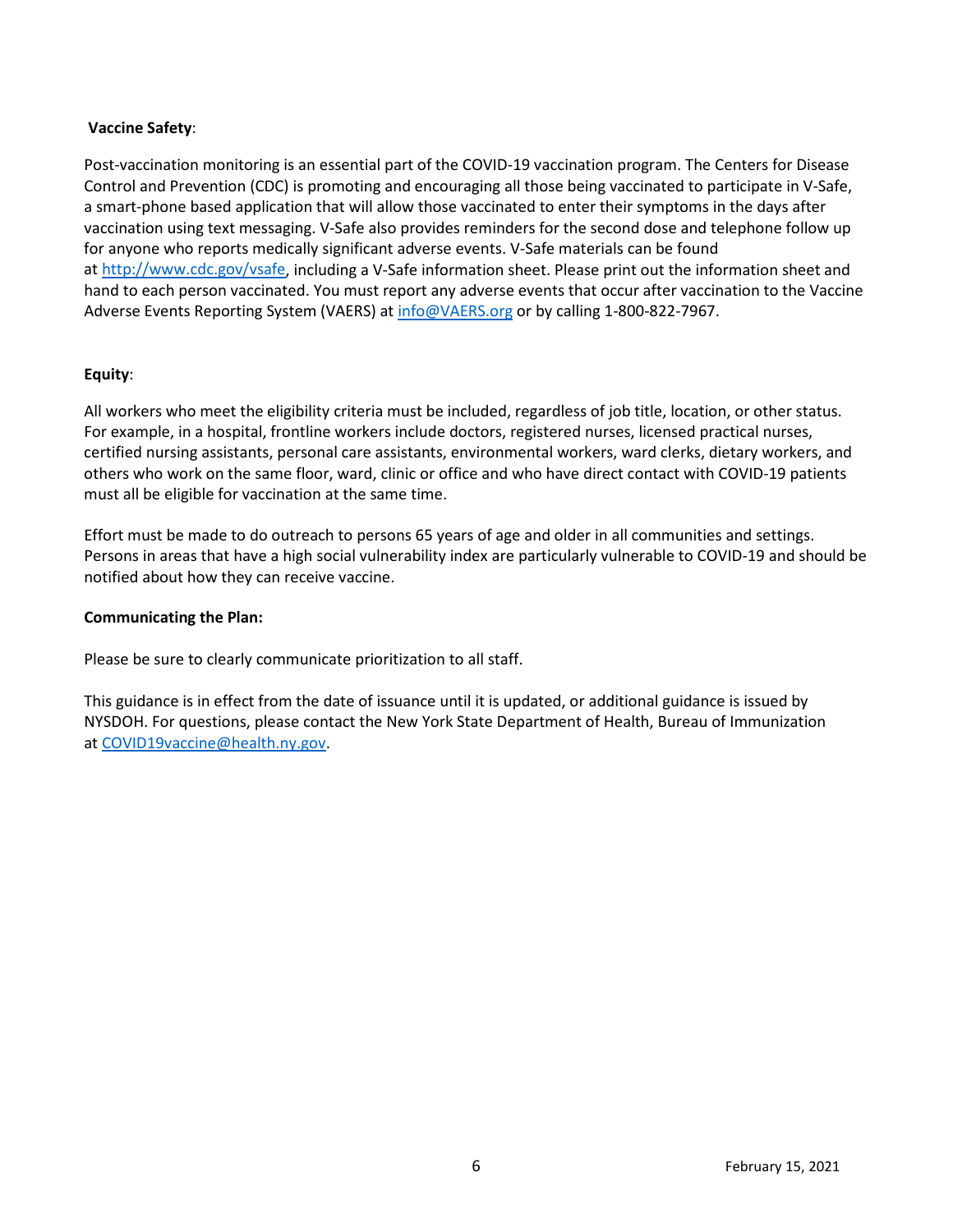# **New York State Vaccination Program Guidance Appendix A Priority Groups Eligible to be Vaccinated**

# **New Eligible Priority Groups for Week 10 (beginning Monday, February 15, 2021)**

**Beginning February 15th, individuals with comorbidities and underlying conditions are eligible to receive COVID-19 vaccine.** The list is subject to change as additional scientific evidence is published and as New York State obtains and analyzes additional state-specific data. Adults over the age of 16 with the following conditions due to increased risk of moderate or severe illness or death from the virus that causes COVID-19 are eligible:

- Cancer (current or in remission, including 9/11-related cancers);
- Chronic kidney disease;
- Pulmonary Disease, including but not limited to, COPD (chronic obstructive pulmonary disease), asthma (moderate-to-severe), pulmonary fibrosis, cystic fibrosis, and 9/11 related pulmonary diseases;
- Intellectual and Developmental Disabilities including Down Syndrome;
- Heart conditions, including but not limited to heart failure, coronary artery disease, cardiomyopathies, or hypertension (high blood pressure);
- Immunocompromised state (weakened immune system) including but not limited to solid organ transplant or from blood or bone marrow transplant, immune deficiencies, HIV, use of corticosteroids, use of other immune weakening medicines, or other causes;
- Severe Obesity (BMI 40 kg/m2), Obesity (body mass index [BMI] of 30 kg/m2 or higher but < 40 kg/m2);
- Pregnancy;
- Sickle cell disease or Thalassemia;
- Type 1 or 2 diabetes mellitus;
- Cerebrovascular disease (affects blood vessels and blood supply to the brain);
- Neurologic conditions, including but not limited to Alzheimer's Disease or dementia; and
- Liver disease.

### **Priority Groups Continuing to Be Eligible:**

- Healthcare Workers
	- o High-risk hospital and FQHC staff, including OMH psychiatric centers.
	- $\circ$  Health care or other high-risk essential staff who come into contact with residents/patients working in LTCFs and long-term, congregate settings overseen by OPWDD, OMH, OCFS and OASAS, and residents in congregate living situations, run by the OPWDD, OMH, OCFS and OASAS.
	- o Staff of urgent care provider.
	- o Staff who administer COVID-19 vaccine.
	- o All Outpatient/Ambulatory front-line, high-risk health care workers of any age who provide direct in-person patient care, or other staff in a position in which they have direct contact with patients (i.e., intake staff),
		- This includes, but is not limited to, individuals who work in private medical practices; hospital-affiliated medical practices; public health clinics; specialty medical practices of all types; dental practices of all types; dialysis workers; diagnostic and treatment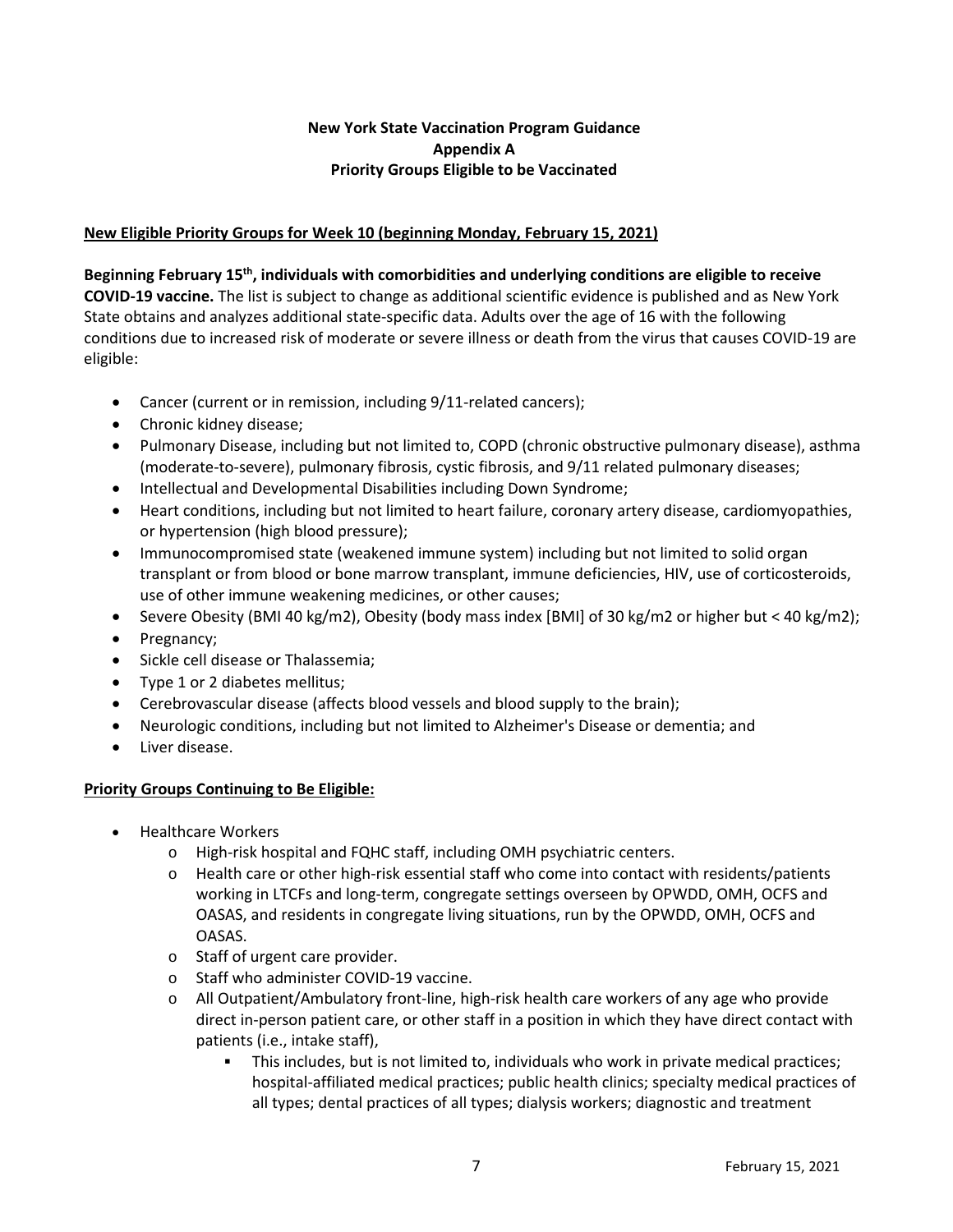centers; occupational therapists; physical therapists; speech therapists; phlebotomists and blood workers; behavioral health workers; midwives and doulas; and student health workers.

- $\circ$  All front-line, high-risk public health workers who have direct contact with patients, including those conducting COVID-19 tests, handling COVID-19 specimens and COVID-19 vaccinations.
- Certified NYS EMS provider, including but not limited to Certified First Responder, Emergency Medical Technician, Advanced Emergency Medical Technician, Emergency Medical Technician – Critical Care, Paramedic, Ambulance Emergency Vehicle Operator, or Non-Certified Ambulance Assistant.
- County Coroner or Medical Examiner, or employer or contractor thereof who is exposed to infectious material or bodily fluids.
- Licensed funeral director, or owner, operator, employee, or contractor of a funeral firm licensed and registered in New York State, who is exposed to infectious material or bodily fluids.
- Home care workers and aides, hospice workers, personal care aides, and consumer-directed personal care workers.
- Staff and residents of nursing homes, skilled nursing facilities, and adult care facilities.
- New York residents age 65 and older<sup>[1](#page-7-0)</sup>
- First Responder or Support Staff for First Responder Agency
	- o Fire
		- State Fire Service, including firefighters and investigators (professional and volunteer)
		- Local Fire Service, including firefighters and investigators (professional and volunteer)
	- o Police and Investigations
		- **State Police, including Troopers**
		- State Park Police, DEC Police, Forest Rangers
		- **SUNY Police**
		- **-** Sheriffs' Offices
		- County Police Departments and Police Districts
		- **EXECT:** City, Town, and Village Police Departments
		- **Transit of other Public Authority Police Departments**
		- State Field Investigations, including DMV, SCOC, Justice Center, DFS, IG, Tax, OCFS, SLA
	- o Public Safety Communications
		- Emergency Communication and PSAP Personnel, including dispatchers and technicians
	- o Other Sworn and Civilian Personnel
		- Court Officer
		- **Other Police or Peace Officer**
		- Support or Civilian Staff for Any of the Above Services, Agencies, or Facilities
- **Corrections** 
	- o State DOCCS Personnel, including correction and parole officers
	- o Local Correctional Facilities, including correction officers
	- o Local Probation Departments, including probation officers
	- o State Juvenile Detention and Rehabilitation Facilities
	- o Local Juvenile Detention and Rehabilitation Facilities

<span id="page-7-0"></span>**<sup>1</sup> Pharmacies are vaccinating only individuals from this population.**